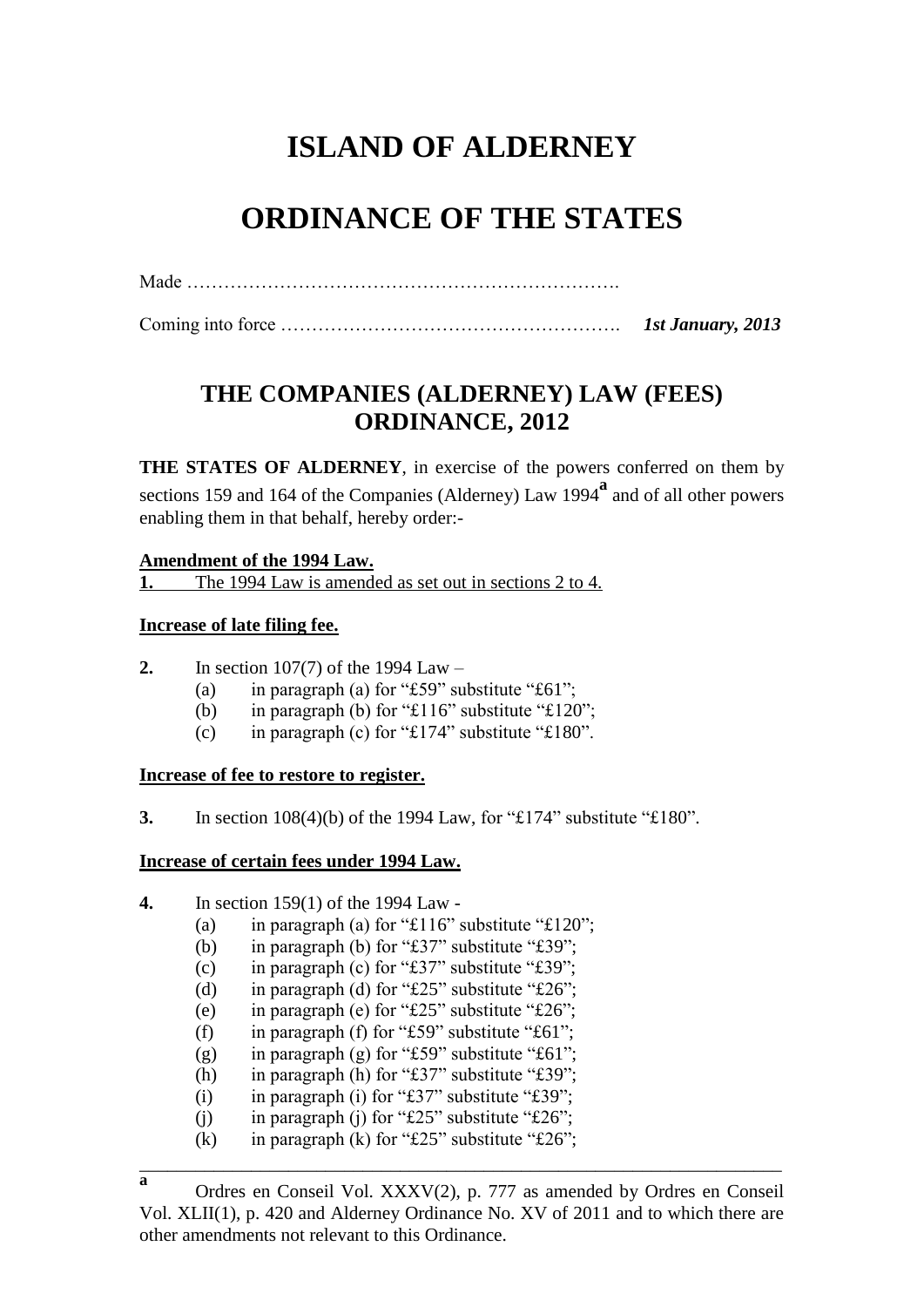- (l) in paragraph (l) for "£59" substitute "£61"; and
- (m) in paragraph (m) for "£43" substitute "£45".

### **Other fees for purposes of 1994 Law.**

- **5.** Upon the occurrence in relation to a company of any of the following events under the 1994 Law, the company or as the case may be the applicant shall pay to the Registrar the following fees -
	- (a) upon the delivery to the Registrar of a return of allotments under section 40, £33:
	- (b) upon the delivery to the Registrar of a copy resolution under section 53 in relation to the company's share capital, £33;
	- (c) upon the giving of notice to the Registrar under section 54(5) of the redemption of redeemable preference shares, £33;
	- (d) for the lodging with the Registrar under section 150 of an inspectors' report, £33;
	- (e) for the delivery by the directors under paragraph 9 of Schedule 7 of a certificate required to be signed under paragraph 5, 6 or 8 of that Schedule, £33;
	- (f) for an application to the Registrar [under section  $27(7)$  or  $106(7)$ ] for the entry in the Register of Companies of a copy of any order of the Court, £33;
	- (g) for the delivery to the Registrar, as referred to in section  $102(2)$ , of a copy of a special resolution for entry in the Register of Companies, £33;
	- (h) for an inspection of the Register of Companies, or of the records in respect of a company which has been struck off or otherwise dissolved, £13 per company; and for the purposes of this paragraph the Register and records shall be deemed to include the company's memorandum and articles, its certificate of registration, its annual returns, its special resolutions and all other documents required by law –
		- (i) to be given to the Registrar in relation to the company; or
		- (ii) to be entered by the Registrar in the Register of Companies;
	- (i) for the supply by the Registrar of a photocopy of any document described in paragraph (h), £1.25 per A4 side;
	- (i) for the document described in paragraph (h) by facsimile,  $£15$ ;
	- (k) for an application to change the Director or Company Secretary,  $£26;$ and
	- (l) for the supply of any of the documents described in paragraph (h) by scanned image, £30 for the first 10 A4 sides plus £1.25 for each additional A4 side thereafter.

### **Interpretation.**

- **6.** (1) In this Ordinance, the "**1994 Law**" means the Companies (Alderney) Law, 1994, and, unless the context requires otherwise, words and phrases used for the purpose of this Ordinance have the same meaning as used for the purpose of the 1994 Law.
	- (2) The Interpretation (Guernsey) Law, 1948**<sup>b</sup>** shall apply to the interpretation of this Ordinance.